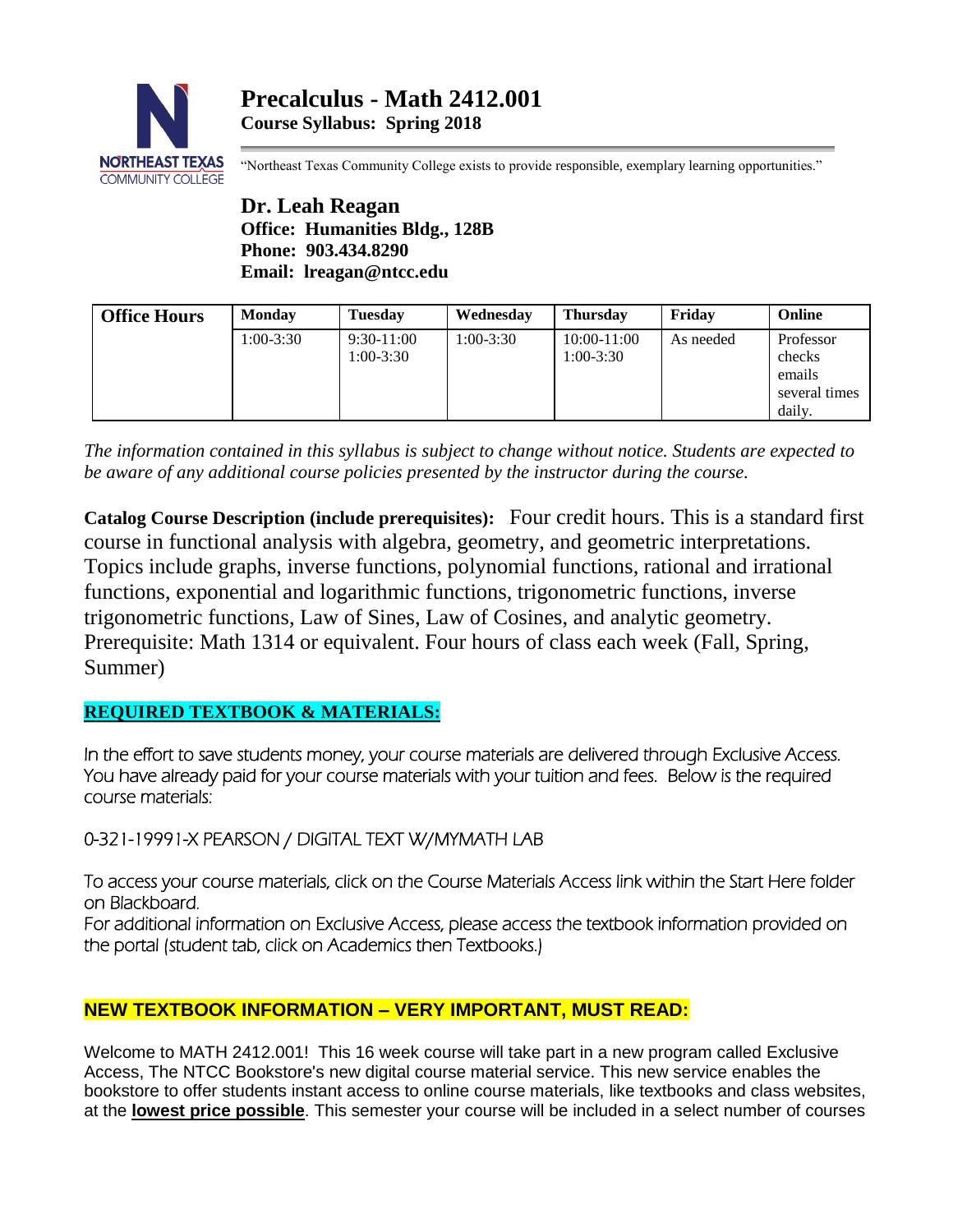taking part in this newly available program. The bookstore has implemented this program to save students as much money as possible to combat the current high prices of course materials.

So what does this mean for you, the student? It means you immediately have access to your digital course materials on the first day of class! To gain access to your content you'll log in to your Blackboard course and follow the instructions in the "Start Here" folder.

Your student account has been charged the bookstore's exclusive low price for the MyStatLab code – The only thing you need to purchase now is the loose-leaf binder textbook in the NTCC bookstore. It is the cheaper version of the hard-back textbook.

If, for some reason, you decide you do not want to purchase these materials from the bookstore, you can opt-out of the Exclusive Access program by going to the RedShelf link in your Blackboard course, clicking the View Course Materials button, scrolling to the bottom of the page to click the grey opt-out button and following the prompts. If you opt-out by the add/drop deadline, you will receive a refund to your student account. Please contact the bookstore with any questions about refunds.

This program is aimed to help students navigate the world of ever-rising textbook prices and offer all students access to the materials at the start of instruction. If you have any questions concerning Exclusive Access, please reach out to the bookstore at [ntaylor@ntcc.edu](mailto:ntaylor@ntcc.edu) or email [help@redshelf.com](mailto:help@redshelf.com).

#### **Required Textbook:**

Sullivan / Sullivan, Precalculus: Concepts Through Functions, A Right Triangle Approach to Trigonometry, 3rd Edition, Upper Saddle River, NJ. (ask for the loose-leaf version (cheaper) – pick up in the bookstore). You will need to purchase a 3 ring binder to put the loose-leaf book into.

You'll also need: 0-321-19991-X PEARSON / DIGITAL TEXT W/MYMATH LAB (This part is automatically built into your Blackboard account when you register.)

To access your course materials, click on the Course Materials Access link within the Start Here folder on Blackboard. For additional information on Exclusive Access, please access the textbook information provided on the portal (student tab, click on Academics then Textbooks.)

**Recommended Reading(s):**

None

#### **Student Learning Outcomes:**

Upon successful completion of this course, students will

- 2412.1 Recognize and apply algebraic and transcendental functions and to solve related equations both algebraically and graphically.
- 2412.2 Identify intervals of increasing, decreasing, or constant; estimate relative maxima and minima.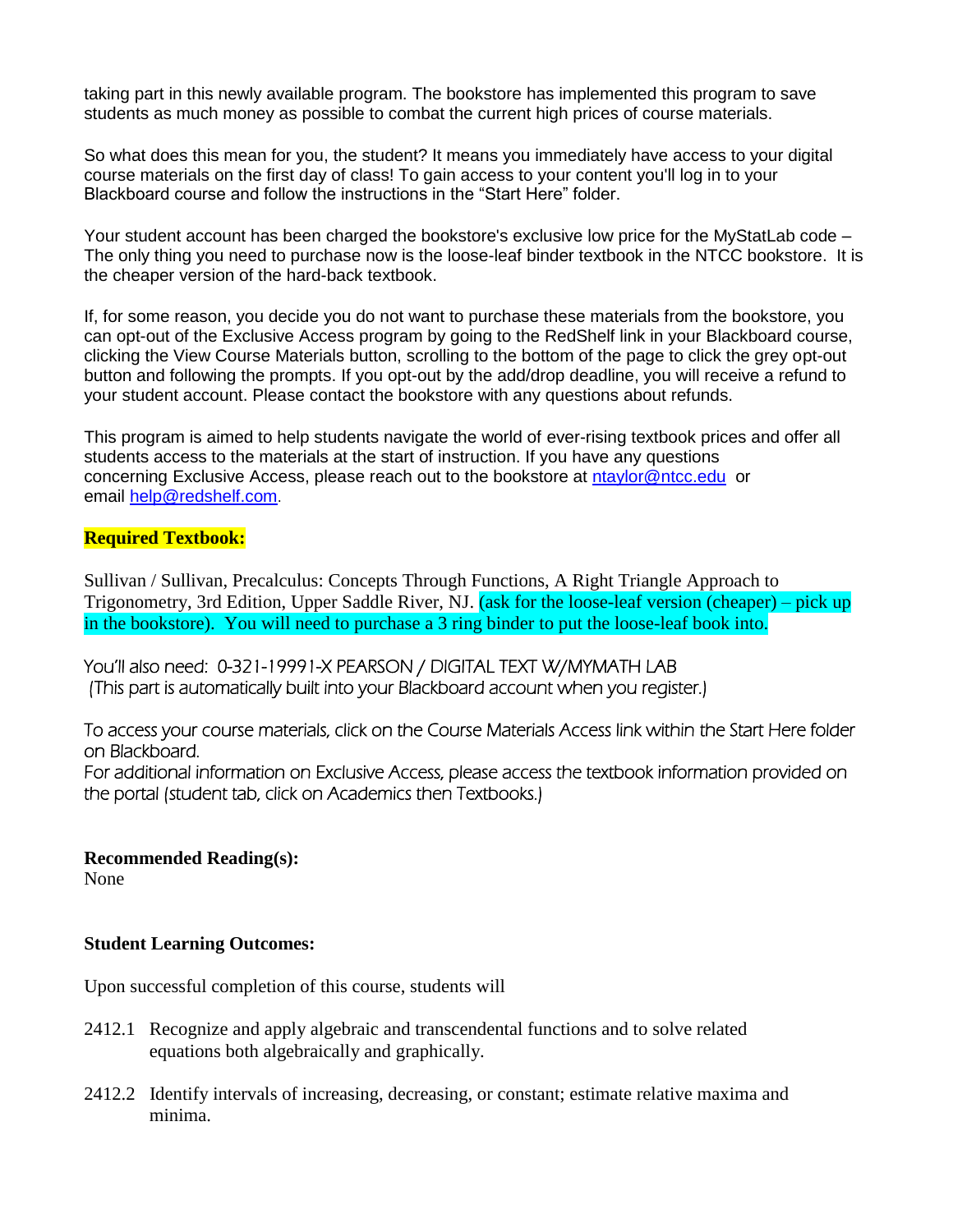- 2412.3 Sketch algebraic curves with vertical, horizontal, and slant asymptotes and apply these graphs to ideas of continuity.
- 2412.4 Prove trigonometric identities.
- 2412.5 Solve right and oblique triangles.
- 2412.6 Determine the standard equation of a conic with given conditions and solve applied problems involving a conic.
- 2412.7 Solve applied problems with parametric forms, polar coordinates, vectors, and modeling.

## **Core Curriculum Purpose and Objectives:**

Through the core curriculum, students will gain a foundation of knowledge of human cultures and the physical and natural world; develop principles of personal and social responsibility for living in a diverse world; and advance intellectual and practical skills that are essential for all learning.

Courses in the foundation area of mathematics focus on quantitative literacy in logic, patterns, and relationships. In addition, these courses involve the understanding of key mathematical concepts and the application of appropriate quantitative tools to everyday experience.

## **College Student Learning Outcomes:**

#### Critical Thinking Skills

**CT.1** Students will demonstrate the ability to 1) analyze complex issues, 2) synthesize information, and 3) evaluate the logic, validity, and relevance of data.

#### Communication Skills

**CS.1** Students will effectively develop, interpret and express ideas through written communication.

# Empirical and Quantitative Skills

- **EQS.1** Students will manipulate numerical data or observable facts by organizing and converting relevant information into mathematical or empirical form
- **EQS.2** Students will analyze numerical data or observable facts by processing information with correct calculations, explicit notations, and appropriate technology.
- **EQS.3** Students will draw informed conclusions from numerical data or observable facts that are accurate, complete, and relevant to the investigation.

# **SCANS Skills:**

**N/A**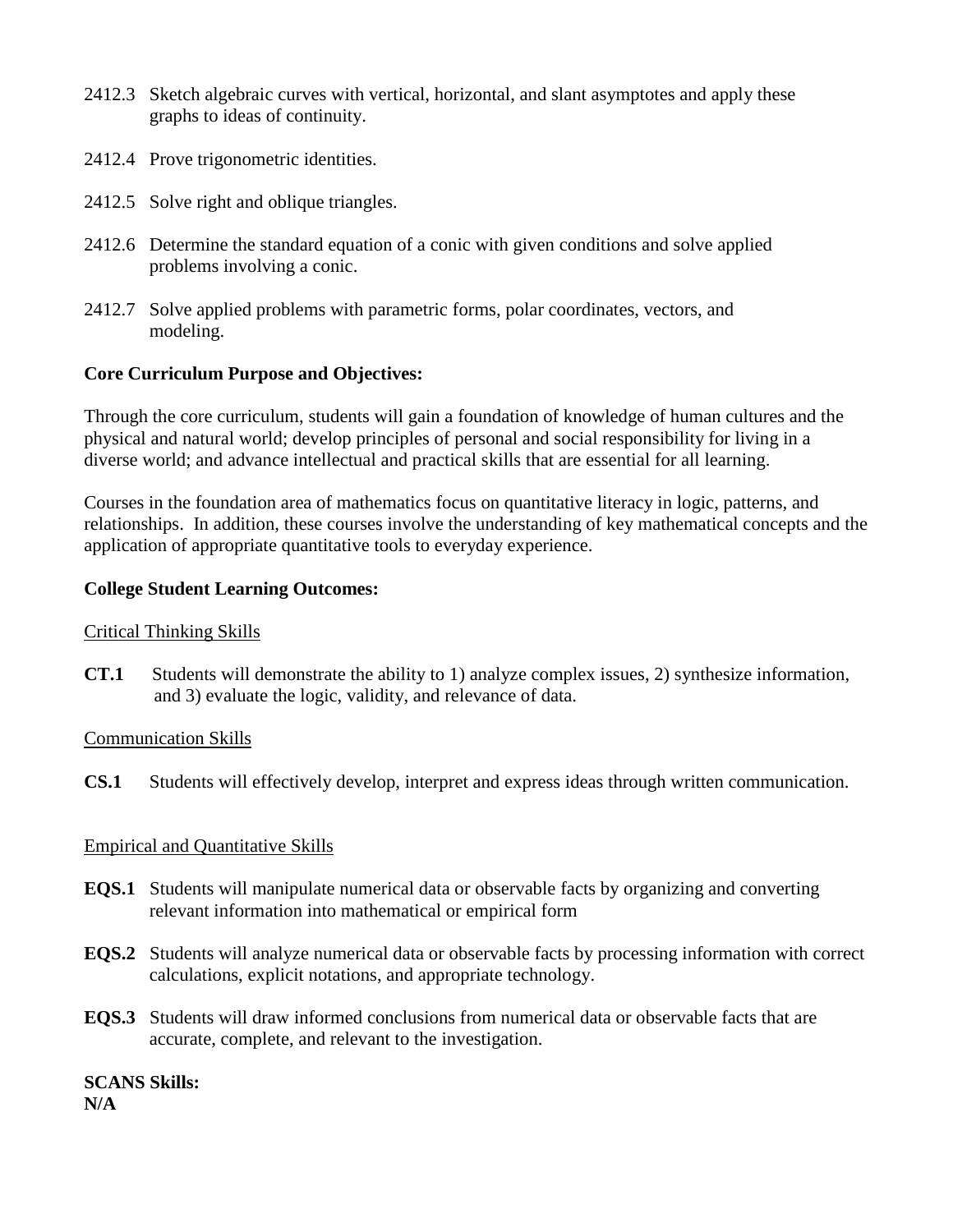## **Lectures and Discussions:**

## **Course Outline:**

**Chapter 1** Functions

- 1.1 Functions (Optional)
- 1.2 The Graph of a Function (Optional)
- 1.3 Properties of Functions
- 1.4 Library of Functions; Piecewise-defined Functions
- 1.5 Graphing Techniques: Transformations
- 1.6 Mathematical Models; Building Functions (Optional)
- 1.7 Building Mathematical Models Using Variation (Optional)

**Chapter 2** Linear and Quadratic Functions

- 2.1 Properties of Linear functions and Linear Models
- 2.2 Building Linear Models from Data (Optional)
- 2.3 Quadratic Functions and Their Zeros (Optional)
- 2.4 Properties of Quadratic Functions
- 2.5 Inequalities Involving Quadratic Functions
- 2.6 Building Quadratic Models from Verbal Descriptions and from Data (Optional)
- 2.7 Complex Zeros of a Quadratic Function
- 2.8 Equations and Inequalities Involving the Absolute Value Function (Optional)

**Chapter 3** Polynomial and Rational Functions

- 3.1 Polynomial Functions and Models
- 3.2 Properties of Rational Functions
- 3.3 The Graph of a Rational Function
- 3.4 Polynomial and Rational Inequalities (Optional)
- 3.5 The Real Zeros of a Polynomial Functions (Optional)
- 3.6 Complex Zeros; Fundamental Theorem of Algebra

**Chapter 4** Exponential and Logarithmic Functions

- 4.1 Composite Functions (Optional)
- 4.2 One-to-One Functions; Inverse Functions
- 4.3 Exponential Functions
- 4.4 Logarithmic Functions
- 4.5 Properties of Logarithms
- 4.6 Logarithmic and Exponential Equations (Optional)

# **Chapter 5** Trigonometric Functions

- 5.1 Angles and Their Measure
- 5.2 Right Triangle Trigonometry
- 5.3 Computing the Values of Trigonometric Functions of Acute Angles
- 5.4 Trigonometric Functions of any Angle
- 5.5 Unit Circle Approach: Properties of the Trigonometric Functions
- 5.6 Graphs of the Sine and Cosine Functions
- 5.7 Graphs of the Tangent, Cotangent, Cosecant, and Secant Functions
- 5.8 Phase Shift; Sinusoidal Curve Fitting (As time permits)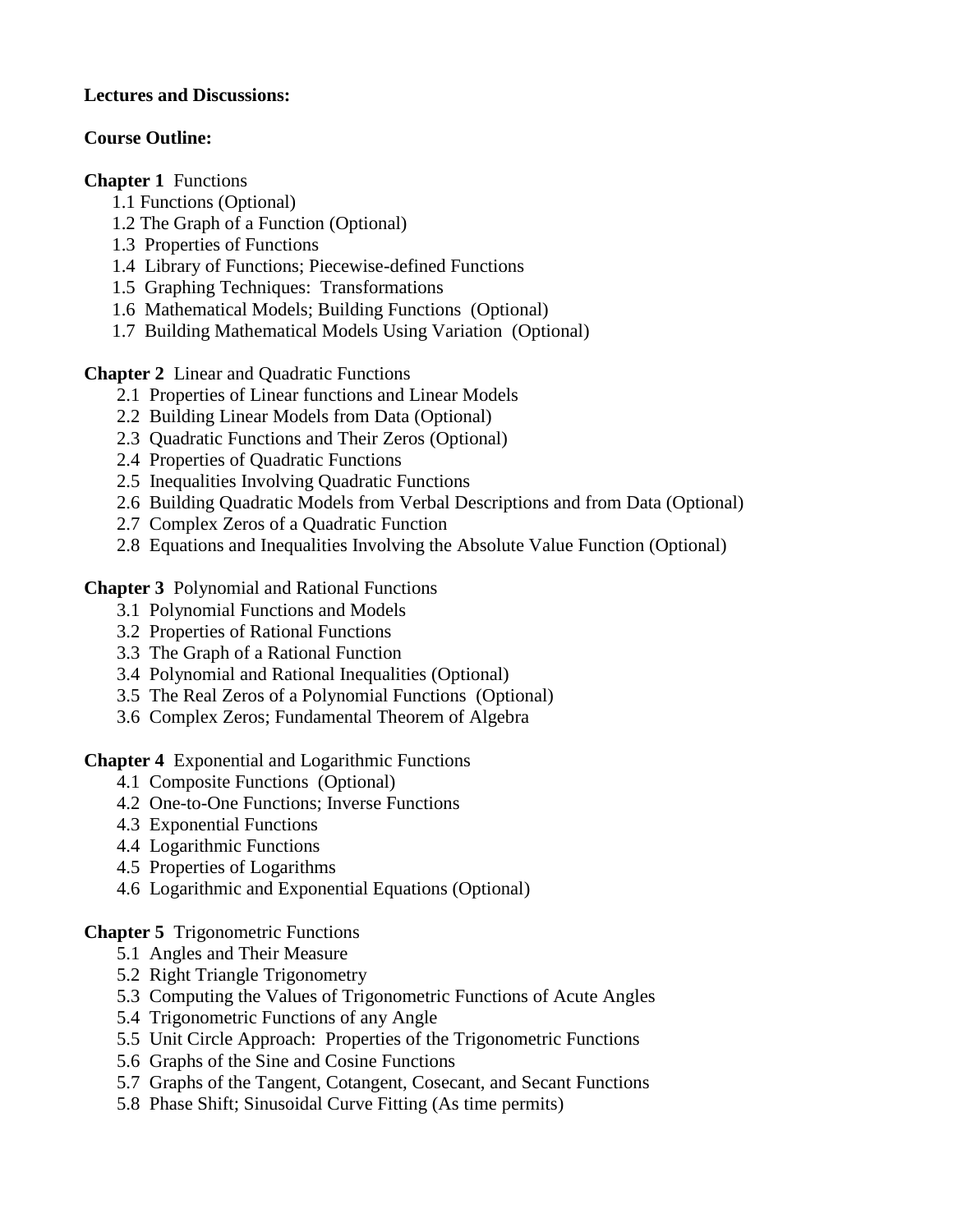**Chapter 6** Analytic Trigonometry

- 6.1 The Inverse Sine, Cosine, and Tangent Functions
- 6.2 The Inverse Trigonometric Functions (Continued)
- 6.3 Trigonometric Equations
- 6.4 Trigonometric Identities
- 6.5 Sum and Difference Formulas
- 6.6 Double-angle and Half-angle Formulas
- 6.7 Product-to-Sum and Sum-to-Product Formulas (Optional)

#### **Chapter 7** Applications of Trigonometric Functions

- 7.1 Applications Involving Right Triangles
- 7.2 The Law of Sines
- 7.3 The Law of Cosines
- 7.4 Area of a Triangle (Optional)
- 7.5 Simple Harmonic Motion; Damped Motion; Combining Waves (Optional)

#### **Chapter 8** Polar Coordinates; Vectors

- 8.1 Polar Coordinates
- 8.2 Polar Equations and Graphs
- 8.4 Vectors

## **Chapter 9** Analytic Geometry

- 9.1 Conics
- 9.2 The Parabola
- 9.3 The Ellipse
- 9.4 The Hyperbola
- 9.7 Plane Curves and Parametric Equations

# **Evaluation/Grading Policy:**

Three major 100 point examinations will be given, and together they will be worth 45% of the final grade. If an exam is missed or failed, the highest possible make-up grade is a 70 (with instructor notification prior to the exam missed).

The average of a series of homework assignments will be worth 25% of the total grade (all homework is on MyMathLab). All homework due dates are posted on MyMathLab. Homework is due on the due date…no exceptions. Quizzes over each chapter will be worth 10% of the final grade.

A comprehensive final examination will contribute 20% to the final grade.

#### **Tests/Exams:**

| 3 Exams                        | 45%   |
|--------------------------------|-------|
| Final Exam                     | 20%   |
| Online Assignments (MyMathLab) | 25%   |
| <b>Quizzes</b>                 | 10%   |
| <b>TOTAL</b>                   | 100\% |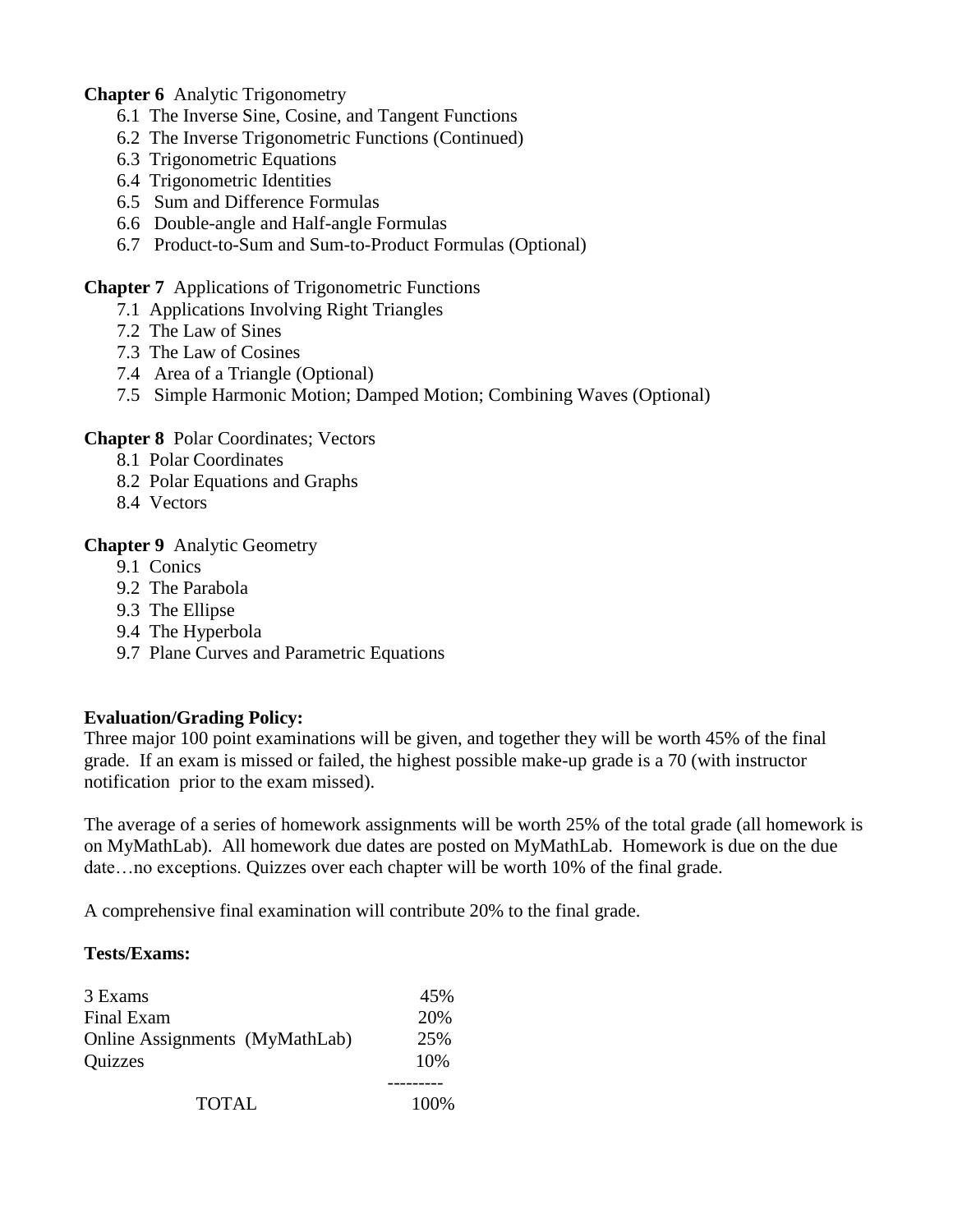"A" 90% "B" 80% "C" 70% "D" 60% "F" Below 60%

## **Other Course Requirements**

A graphing calculator is required for this course.

## **Student Responsibilities/Expectations:**

Attendance: Students are expected to attend every class. If a student has to miss class, he/she must contact the instructor prior to missing. Class attendance is vital to being successful in this class. Also, students must be self-motivated to keep up with the due dates, turn in assignments ON TIME, and take Exams as scheduled.

Students are expected to be respectful to classmates, professor and themselves. Students will be warned when using a phone inappropriately. A student will be removed from class if any disruption continues.

The college's official means of communication is via your campus email address. I will use your campus email address and Blackboard to communicate with you outide of class. Make sure you keep your campus email cleaned out and below the limit so you can receive important messages.

# **APPROPRIATE CLASSROOM BEHAVIOR:**

Students are expected to conduct themselves in a mature and respectful manner toward the Professor as well as other students. An orderly and cooperative classroom environment is essential for optimum learning to take place. In order to maintain an environment in which learning can take place the following behaviors are expected to be observed:

- Turn off cell phones or set them on silent.
- Pay attention during instruction. You should not be working on homework, texting, or social networking during instruction. These are three of my pet peeves.
- Out of respect for the Professor and others in the class, avoid side conversations during instruction.
- Use class time wisely.
- Above all, be respectful to each other and practice the "Golden Rule."

The instructor reserves the right to administratively drop a student who goes beyond two weeks in turning in online assignments unless the instructor is notified and given a valid reason for late assignments.

# **NTCC Academic Honesty Statement:**

"Students are expected to complete course work in an honest manner, using their intellects and resources designated as allowable by the course instructor. Students are responsible for addressing questions about allowable resources with the course instructor. NTCC upholds the highest standards of academic integrity. This course will follow the NTCC Academic Honesty policy stated in the Student Handbook."